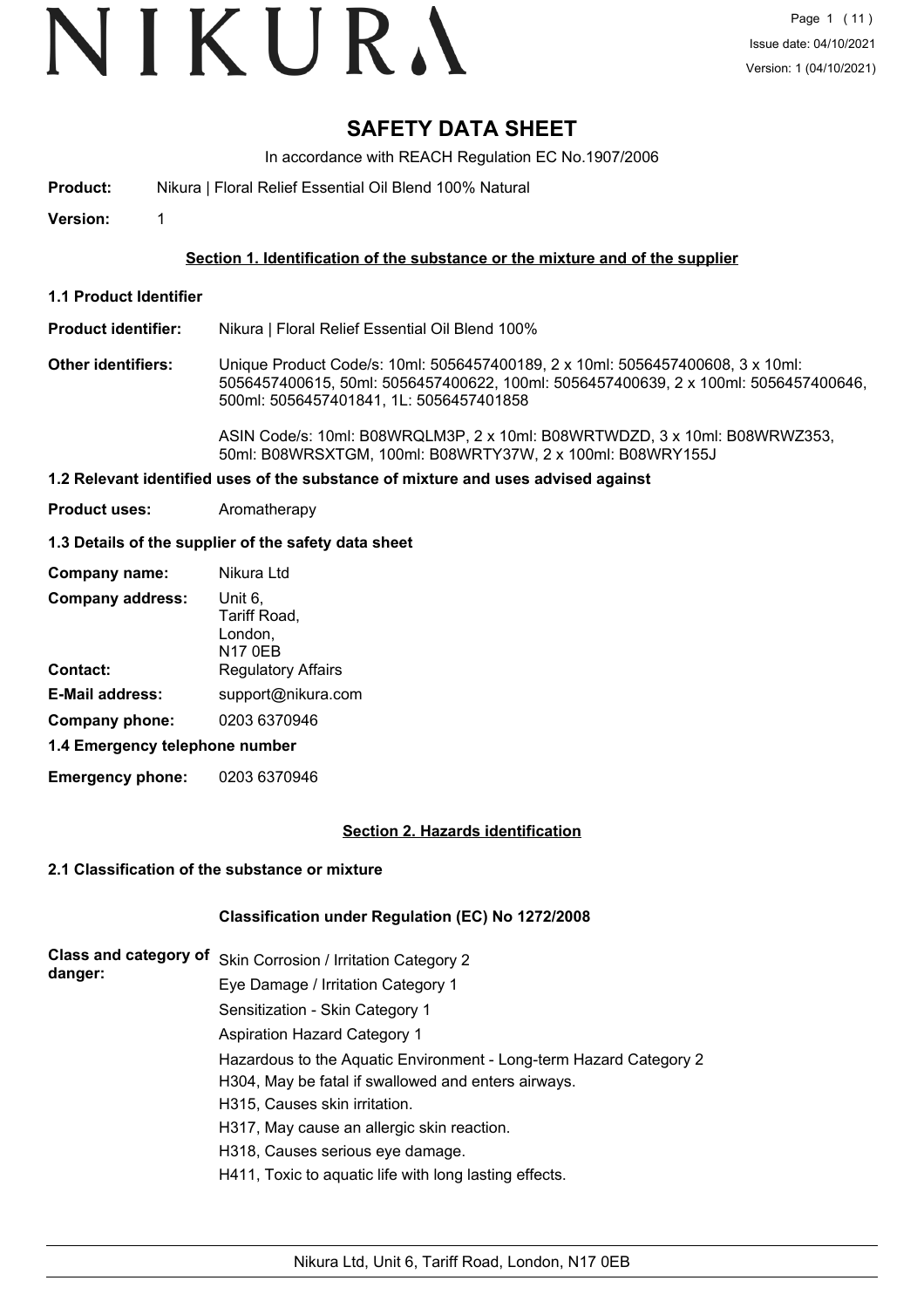## **SAFETY DATA SHEET**

In accordance with REACH Regulation EC No.1907/2006

- **Product:** Nikura | Floral Relief Essential Oil Blend 100% Natural
- **Version:** 1

**2.2 Label elements**

|                              | Classification under Regulation (EC) No 1272/2008                                                                                                                                                                                                                                                                                                                                                                                                                                                                                                                                                                                                                                                                                                                                                                                                                                                                                                                                                                        |
|------------------------------|--------------------------------------------------------------------------------------------------------------------------------------------------------------------------------------------------------------------------------------------------------------------------------------------------------------------------------------------------------------------------------------------------------------------------------------------------------------------------------------------------------------------------------------------------------------------------------------------------------------------------------------------------------------------------------------------------------------------------------------------------------------------------------------------------------------------------------------------------------------------------------------------------------------------------------------------------------------------------------------------------------------------------|
| Signal word:                 | Danger                                                                                                                                                                                                                                                                                                                                                                                                                                                                                                                                                                                                                                                                                                                                                                                                                                                                                                                                                                                                                   |
| <b>Hazard statements:</b>    | H304, May be fatal if swallowed and enters airways.<br>H315, Causes skin irritation.<br>H317, May cause an allergic skin reaction.<br>H318, Causes serious eye damage.<br>H411, Toxic to aquatic life with long lasting effects.                                                                                                                                                                                                                                                                                                                                                                                                                                                                                                                                                                                                                                                                                                                                                                                         |
| Supplemental<br>Information: | EUH208, Contains 1-Octen-3-yl acetate, Citronellyl butyrate, Citronellyl formate, Citronellyl<br>tiglate, Eucalyptol, Geranial, Geranyl acetate, Geranyl formate, Menthone, Nerol, Nerolidol<br>(isomer unspecified), Neryl acetate, Terpinolene, alpha-Pinene, beta-Caryophyllene, beta-<br>Pinene, d,I-Isomenthone, I-Citronellol, I-Limonene, trans-trans-Farnesol. May produce an<br>allergic reaction.                                                                                                                                                                                                                                                                                                                                                                                                                                                                                                                                                                                                              |
| Precautionary<br>statements: | P261, Avoid breathing vapour or dust.<br>P264, Wash hands and other contacted skin thoroughly after handling.<br>P272, Contaminated work clothing should not be allowed out of the workplace.<br>P273, Avoid release to the environment.<br>P280, Wear protective gloves/eye protection/face protection.<br>P301/310, IF SWALLOWED: Immediately call a POISON CENTER or doctor/physician.<br>P302/352, IF ON SKIN: Wash with plenty of soap and water.<br>P305/351/338, IF IN EYES: Rinse cautiously with water for several minutes. Remove contact<br>lenses, if present and easy to do. Continue rinsing.<br>P310, Immediately call a POISON CENTER or doctor/physician.<br>P331, Do not induce vomiting.<br>P333/313, If skin irritation or rash occurs: Get medical advice/attention.<br>P362, Take off contaminated clothing and wash before reuse.<br>P391, Collect spillage.<br>P405, Store locked up.<br>P501, Dispose of contents/container to approved disposal site, in accordance with local<br>regulations. |
| Pictograms:                  |                                                                                                                                                                                                                                                                                                                                                                                                                                                                                                                                                                                                                                                                                                                                                                                                                                                                                                                                                                                                                          |
| 2.3 Other hazards            |                                                                                                                                                                                                                                                                                                                                                                                                                                                                                                                                                                                                                                                                                                                                                                                                                                                                                                                                                                                                                          |
| <b>Other hazards:</b>        | None                                                                                                                                                                                                                                                                                                                                                                                                                                                                                                                                                                                                                                                                                                                                                                                                                                                                                                                                                                                                                     |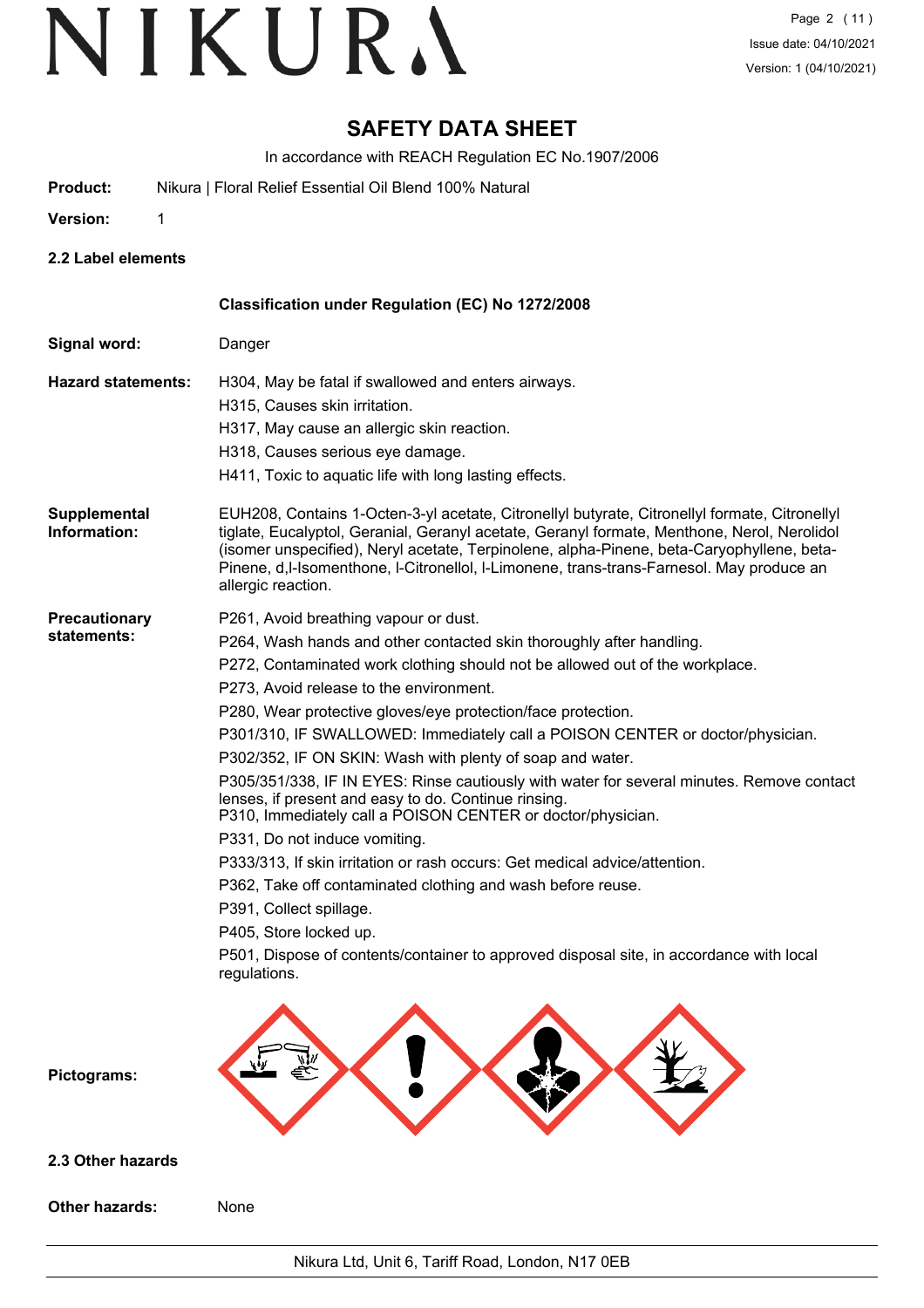## **SAFETY DATA SHEET**

In accordance with REACH Regulation EC No.1907/2006

**Product:** Nikura | Floral Relief Essential Oil Blend 100% Natural

**Version:** 1

### **Section 3. Composition / information on ingredients**

### **3.2 Mixtures**

#### **Contains:**

| <b>Name</b>         | <b>CAS</b> | EC        | <b>REACH Registration</b><br>No. | $\frac{9}{6}$ | <b>Classification for</b><br>(CLP) 1272/2008                                                                                            |
|---------------------|------------|-----------|----------------------------------|---------------|-----------------------------------------------------------------------------------------------------------------------------------------|
| Linalyl acetate     | 115-95-7   | 204-116-4 |                                  | 20-<50%       | Skin Irrit. 2-Skin Sens.<br>1B;H315-H317,-                                                                                              |
| Linalool            | 78-70-6    | 201-134-4 |                                  | 20-<50%       | Skin Irrit. 2-Eye Irrit. 2-<br>Skin Sens. 1B;H315-<br>H317-H319,-                                                                       |
| Geraniol            | 106-24-1   | 203-377-1 |                                  | $5 - 10%$     | Skin Irrit. 2-Eye Dam.<br>1-Skin Sens. 1;H315-<br>H317-H318,-                                                                           |
| I-Citronellol       | 7540-51-4  | 231-415-7 |                                  | 5-<10%        | Skin Irrit. 2-Eye Irrit. 2-<br>Skin Sens. 1B;H315-<br>H317-H319,-                                                                       |
| dl-Limonene         | 138-86-3   | 205-341-0 |                                  | 1-<5%         | Flam. Liq. 3-Skin Irrit.<br>2-Skin Sens. 1B-Asp.<br>Tox 1-Aquatic Acute 1-<br>Aquatic Chronic 3;<br>H226-H304-H315-<br>H317-H400-H412,- |
| lbeta-Pinene        | 127-91-3   | 204-872-5 |                                  | 1-<5%         | Flam. Liq. 3-Skin Irrit.<br>2-Skin Sens. 1B-Asp.<br>Tox 1-Aquatic Acute 1-<br>Aquatic Chronic 1;<br>H226-H304-H315-<br>H317-H410,-      |
| alpha-Terpineol     | 98-55-5    | 202-680-6 |                                  | $1 - 5%$      | Skin Irrit. 2-Eye Irrit. 2;<br>H315-H319,-                                                                                              |
| d,I-Isomenthone     | 491-07-6   | 207-727-4 |                                  | $1 - 5%$      | Skin Irrit. 2-Skin Sens.<br>1B;H315-H317.-                                                                                              |
| Citronellyl formate | 105-85-1   | 203-338-9 |                                  | $1 - 5%$      | Skin Irrit. 2-Skin Sens.<br>1B;H315-H317,-                                                                                              |
| beta-Caryophyllene  | 87-44-5    | 201-746-1 |                                  | $1 - 5%$      | Skin Sens. 1B-Asp.<br>Tox 1-Aquatic Chronic<br>4;H304-H317-H413,-                                                                       |
| trans beta-Ocimene  | 3779-61-1  |           |                                  | $1 - 5%$      | Skin Irrit. 2-Aquatic<br>Acute 1-Aquatic<br>Chronic 2;H315-H400-<br>$H411,-$                                                            |
| Geranyl formate     | 105-86-2   | 203-339-4 |                                  | $1 - 5%$      | Skin Sens. 1B-Aquatic<br>Acute 1-Aquatic<br>Chronic 2;H317-H400-<br>H411.-                                                              |
| Geranyl acetate     | 105-87-3   | 203-341-5 |                                  | $1 - 5%$      | Skin Irrit. 2-Skin Sens.<br>1B-Aquatic Chronic 3;<br>H315-H317-H412,-                                                                   |
| cis-beta-Ocimene    | 3338-55-4  | 222-081-3 |                                  | $1 - 5%$      | Flam. Liq. 3-Skin Irrit.<br>2-Asp. Tox 1-Aquatic<br>Acute 1-Aquatic<br>Chronic 2;H226-H304-<br>H315-H400-H411.-                         |
| Myrcene             | 123-35-3   | 204-622-5 |                                  | $0.1 - 1\%$   | Flam. Liq. 3-Skin Irrit.<br>2-Eye Irrit. 2-Asp. Tox<br>1-Aquatic Acute 1-<br>Aquatic Chronic 2,<br>H226-H304-H315-<br>H319-H400-H411,-  |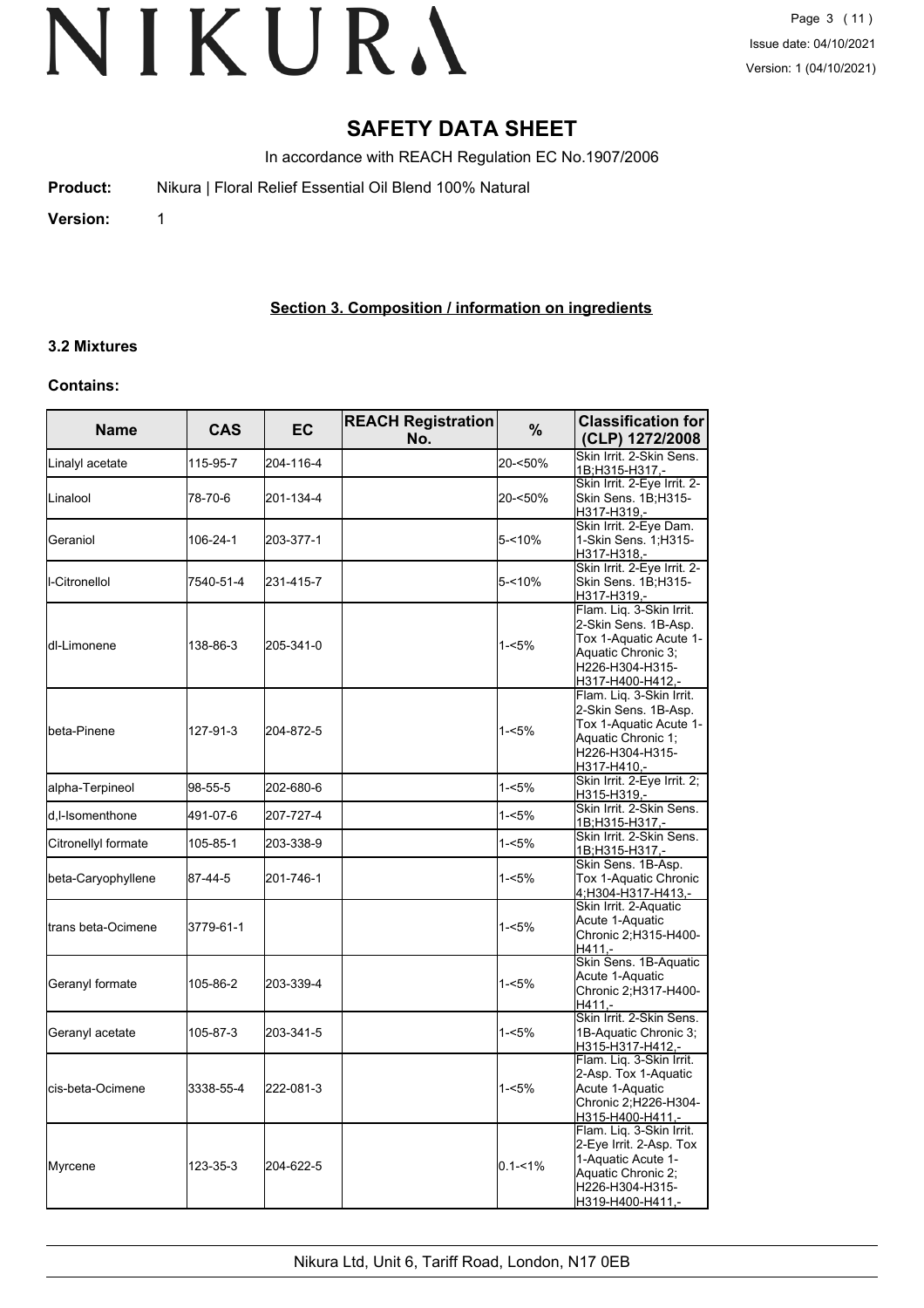## **SAFETY DATA SHEET**

In accordance with REACH Regulation EC No.1907/2006

**Product:** Nikura | Floral Relief Essential Oil Blend 100% Natural

#### **Version:** 1

| Nerolidol (isomer<br>unspecified) | 7212-44-4  | 230-597-5 | $0.1 - 1\%$ | Skin Sens. 1B-Aquatic<br>Acute 1-Aquatic<br>Chronic 1;H317-H410,-                                                                                        |
|-----------------------------------|------------|-----------|-------------|----------------------------------------------------------------------------------------------------------------------------------------------------------|
| <b>I</b> Nerol                    | 106-25-2   | 203-378-7 | $0.1 - 1\%$ | Skin Irrit. 2-Eye Irrit. 2-<br>Skin Sens. 1B;H315-<br>H317-H319,-                                                                                        |
| Neryl acetate                     | 141-12-8   | 205-459-2 | $0.1 - 1\%$ | Skin Sens. 1B;H317,-                                                                                                                                     |
| <b>I</b> trans-trans-Farnesol     | 106-28-5   |           | $0.1 - 1\%$ | Skin Irrit. 2-Eye Irrit. 2-<br>Skin Sens. 1B;H315-<br>H317-H319,-                                                                                        |
| IMenthone                         | 10458-14-7 | 233-944-9 | $0.1 - 1\%$ | Acute Tox. 4-Skin Irrit.<br>2-Skin Sens. 1B-<br>Aquatic Chronic 3;<br>H302-H315-H317-<br>H412.-                                                          |
| alpha-Pinene                      | 80-56-8    | 201-291-9 | $0.1 - 1\%$ | Flam. Liq. 3-Acute Tox.<br>4-Skin Irrit. 2-Skin<br>Sens. 1B-Asp. Tox 1-<br>Aquatic Acute 1-<br>Aquatic Chronic 1;<br>H226-H302-H304-<br>H315-H317-H410,- |
| <b>I</b> I-Limonene               | 5989-54-8  | 227-815-6 | $0.1 - 1\%$ | Flam. Liq. 3-Skin Irrit.<br>2-Skin Sens. 1B-Asp.<br>Tox 1-Aquatic Acute 1-<br>Aquatic Chronic 3;<br>H226-H304-H315-<br>H317-H400-H412,-                  |
| Citronellyl tiglate               | 24717-85-9 | 246-426-2 | $0.1 - 1\%$ | Skin Sens. 1B-Aquatic<br>Acute 1-Aquatic<br>Chronic 1;H317-H410,-                                                                                        |
| Geranyl butyrate                  | 106-29-6   | 203-381-3 | $0.1 - 1\%$ | Aquatic Acute 1-<br>Aquatic Chronic 1;<br>$H410. -$                                                                                                      |
| lcis-Rose oxide                   | 876-17-5   |           | $0.1 - 1\%$ | Skin Irrit. 2-Eye Irrit. 2-<br>Repr. 2;H315-H319-<br>H361,-                                                                                              |
| 1-Octen-3-yl acetate              | 2442-10-6  | 219-474-7 | $0.1 - 1\%$ | Acute Tox. 4-Skin<br>Sens. 1B;H302-H317,-                                                                                                                |
| Citronellyl butyrate              | 141-16-2   | 205-463-4 | $0.1 - 1\%$ | Skin Sens. 1B-Aquatic<br>Acute 1-Aquatic<br><u> Chronic 1;H317-H410,-</u>                                                                                |
| Geranyl isobutyrate               | 2345-26-8  | 219-062-7 | $0.1 - 1\%$ | Aquatic Acute 1-<br>Aquatic Chronic 1;<br>H410,-                                                                                                         |
| Terpinolene                       | 586-62-9   | 209-578-0 | $0.1 - 1\%$ | Flam. Lig. 3-Skin Sens.<br>1B-Asp. Tox 1-Aquatic<br>Acute 1-Aquatic<br>Chronic 1;H226-H304-<br>H317-H410,-                                               |
| Eucalyptol                        | 470-82-6   | 207-431-5 | $0.1 - 1\%$ | Flam. Liq. 3-Skin Sens.<br>1B;H226-H317,-                                                                                                                |
| Itrans-Rose oxide                 | 876-18-6   |           | $0.1 - 1\%$ | Skin Irrit. 2-Eye Irrit. 2-<br>Repr. 2;H315-H319-<br>H361 .-                                                                                             |
| <b>Geranial</b>                   | 141-27-5   | 205-476-5 | $0.1 - 1\%$ | Skin Irrit. 2-Eye Irrit. 2-<br>Skin Sens. 1B;H315-<br>H317-H319,-                                                                                        |
| Camphor                           | 76-22-2    | 200-945-0 | $0.1 - 1\%$ | Flam. Sol. 2-Acute Tox.<br>4-Acute Tox. 4-Skin<br>Irrit. 2-Eye Dam. 1-<br>STOT SE 2-Aquatic<br>Chronic 2;H228-H302-<br>H315-H318-H332-<br>H371-H411,-    |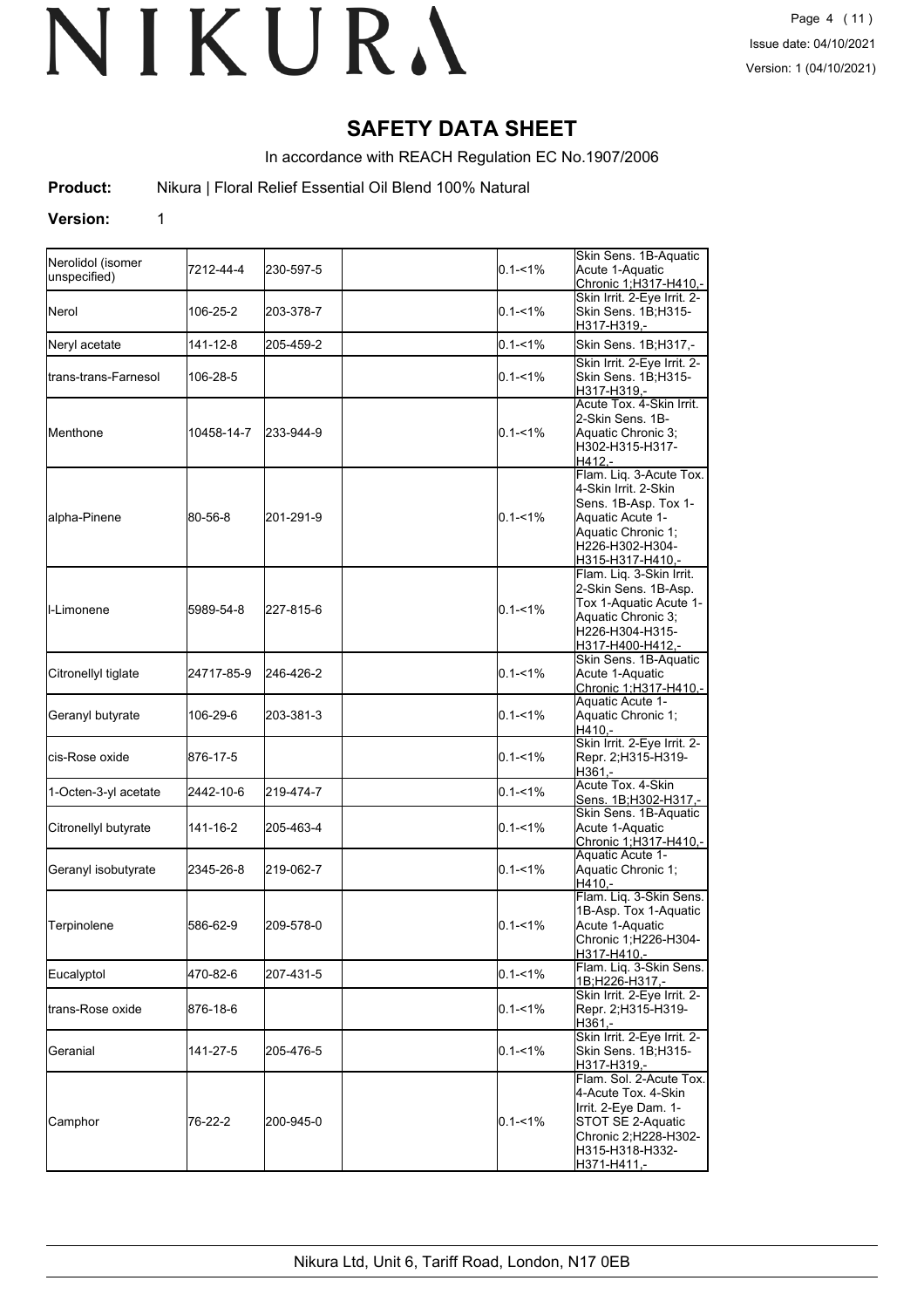# VIKURA

## **SAFETY DATA SHEET**

In accordance with REACH Regulation EC No.1907/2006

**Product:** Nikura | Floral Relief Essential Oil Blend 100% Natural

**Version:** 1

#### **Substances with Community workplace exposure limits:**

Not Applicable

**Substances that are persistent, bioaccumulative and toxic or very persistent and very bioaccumulative, greater than 0.1%:**

Not Applicable

#### **Section 4. First-aid measures**

#### **4.1 Description of first aid measures**

**Inhalation:** Remove from exposure site to fresh air, keep at rest, and obtain medical attention. **Eye exposure:** IF IN EYES: Rinse cautiously with water for several minutes. Remove contact lenses, if present and easy to do. Continue rinsing. **Skin exposure:** IF ON SKIN: Wash with plenty of soap and water. **Ingestion:** IF SWALLOWED: Immediately call a POISON CENTER or doctor/physician.

#### **4.2 Most important symptoms and effects, both acute and delayed**

May be fatal if swallowed and enters airways.

Causes skin irritation.

May cause an allergic skin reaction.

Causes serious eye damage.

### **4.3 Indication of any immediate medical attention and special treatment needed**

None expected, see Section 4.1 for further information.

### **SECTION 5: Firefighting measures**

#### **5.1 Extinguishing media**

Suitable media: Carbon dioxide, Dry chemical, Foam.

#### **5.2 Special hazards arising from the substance or mixture**

In case of fire, may be liberated: Carbon monoxide, Unidentified organic compounds.

### **5.3 Advice for fire fighters:**

In case of insufficient ventilation, wear suitable respiratory equipment.

#### **Section 6. Accidental release measures**

### **6.1 Personal precautions, protective equipment and emergency procedures:**

Avoid inhalation. Avoid contact with skin and eyes. See protective measures under Section 7 and 8.

Nikura Ltd, Unit 6, Tariff Road, London, N17 0EB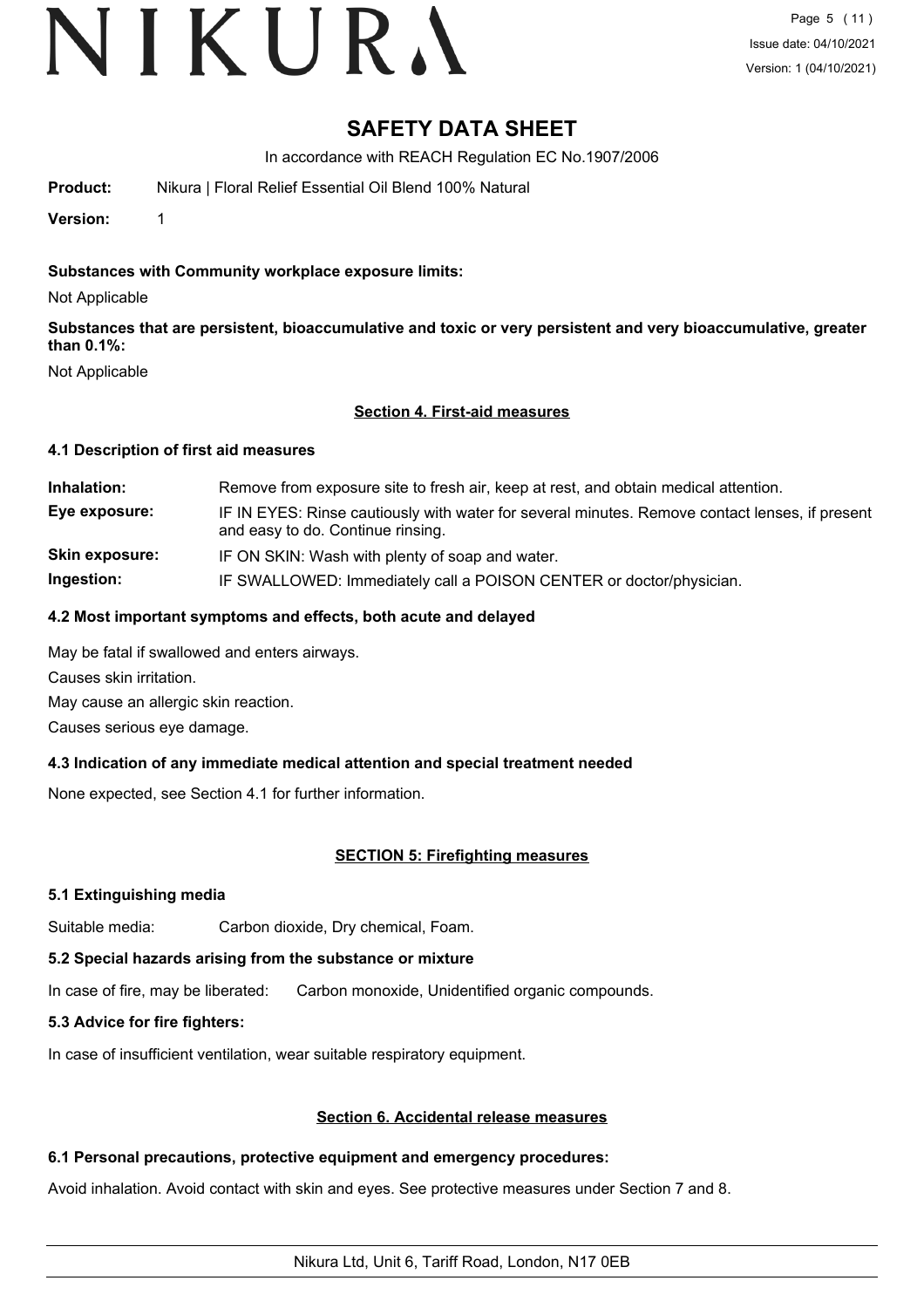# VIKURA

## **SAFETY DATA SHEET**

In accordance with REACH Regulation EC No.1907/2006

**Product:** Nikura | Floral Relief Essential Oil Blend 100% Natural

**Version:** 1

#### **6.2 Environmental precautions:**

Keep away from drains, surface and ground water, and soil.

#### **6.3 Methods and material for containment and cleaning up:**

Remove ignition sources. Provide adequate ventilation. Avoid excessive inhalation of vapours. Contain spillage immediately by use of sand or inert powder. Dispose of according to local regulations.

#### **6.4 Reference to other sections:**

Also refer to sections 8 and 13.

#### **Section 7. Handling and storage**

#### **7.1 Precautions for safe handling:**

Keep away from heat, sparks, open flames and hot surfaces. - No smoking. Use personal protective equipment as required. Use in accordance with good manufacturing and industrial hygiene practices. Use in areas with adequate ventilation Do not eat, drink or smoke when using this product.

#### **7.2 Conditions for safe storage, including any incompatibilities:**

Store in a well-ventilated place. Keep container tightly closed. Keep cool. Ground/bond container and receiving equipment. Use explosion-proof electrical, ventilating and lighting equipment. Use only non-sparking tools. Take precautionary measures against static discharge.

#### **7.3 Specific end use(s):**

Aromatherapy: Use in accordance with good manufacturing and industrial hygiene practices.

#### **Section 8. Exposure controls/personal protection**

#### **8.1 Control parameters**

Workplace exposure limits: Not Applicable

#### **8.2 Exposure Controls**

#### **Eye / Skin Protection**

Wear protective gloves/eye protection/face protection

#### **Respiratory Protection**

Under normal conditions of use and where adequate ventilation is available to prevent build up of excessive vapour, this material should not require special engineering controls. However, in conditions of high or prolonged use, or high temperature or other conditions which increase exposure, the following engineering controls can be used to minimise exposure to personnel: a) Increase ventilation of the area with local exhaust ventilation. b) Personnel can use an approved, appropriately fitted respirator with organic vapour cartridge or canisters and particulate filters. c) Use closed systems for transferring and processing this material.

Also refer to Sections 2 and 7.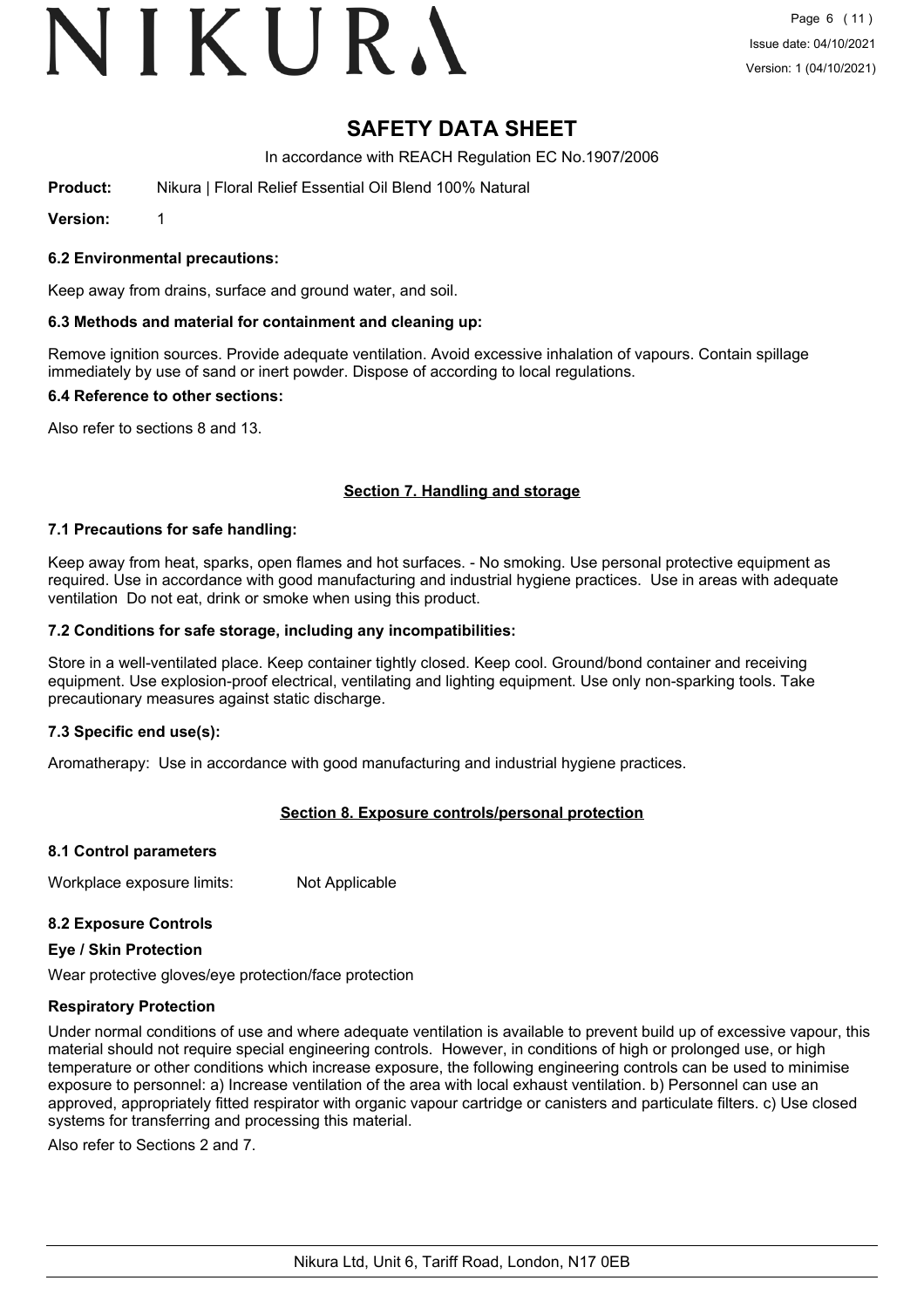## **SAFETY DATA SHEET**

In accordance with REACH Regulation EC No.1907/2006

**Product:** Nikura | Floral Relief Essential Oil Blend 100% Natural

**Version:** 1

#### **Section 9. Physical and chemical properties**

#### **9.1 Information on basic physical and chemical properties**

| Appearance:                                   | Not determined                               |
|-----------------------------------------------|----------------------------------------------|
| Odour:                                        | Not determined                               |
| <b>Odour threshold:</b>                       | Not determined                               |
| pH:                                           | Not determined                               |
| Melting point / freezing point:               | Not determined                               |
| Initial boiling point / range:                | Not determined                               |
| <b>Flash point:</b>                           | 61 °C                                        |
| <b>Evaporation rate:</b>                      | Not determined                               |
| Flammability (solid, gas):                    | Not determined                               |
| Upper/lower flammability or explosive limits: | Product does not present an explosion hazard |
| Vapour pressure:                              | Not determined                               |
| <b>Vapour density:</b>                        | Not determined                               |
| <b>Relative density:</b>                      | Not determined                               |
| Solubility(ies):                              | Not determined                               |
| Partition coefficient: n-octanol/water:       | Not determined                               |
| Auto-ignition temperature:                    | Not determined                               |
| <b>Decomposition temperature:</b>             | Not determined                               |
| <b>Viscosity:</b>                             | Not determined                               |
| <b>Explosive properties:</b>                  | Not expected                                 |
| <b>Oxidising properties:</b>                  | Not expected                                 |
|                                               |                                              |

**9.2 Other information:** None available

### **Section 10. Stability and reactivity**

#### **10.1 Reactivity:**

Presents no significant reactivity hazard, by itself or in contact with water.

#### **10.2 Chemical stability:**

Good stability under normal storage conditions.

#### **10.3 Possibility of hazardous reactions:**

Not expected under normal conditions of use.

#### **10.4 Conditions to avoid:**

Avoid extreme heat.

#### **10.5 Incompatible materials:**

Avoid contact with strong acids, alkalis or oxidising agents.

Nikura Ltd, Unit 6, Tariff Road, London, N17 0EB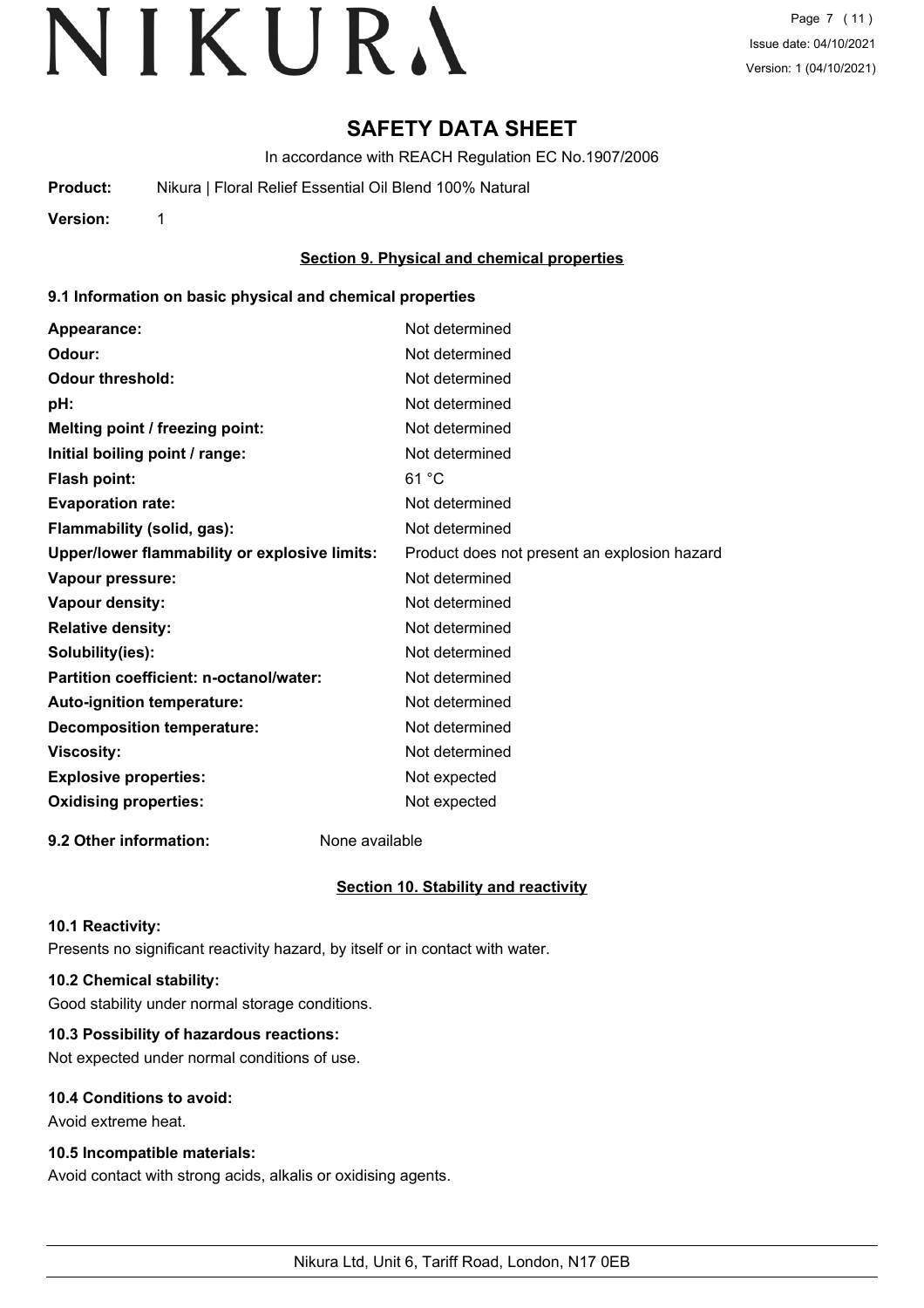## **SAFETY DATA SHEET**

In accordance with REACH Regulation EC No.1907/2006

**Product:** Nikura | Floral Relief Essential Oil Blend 100% Natural

**Version:** 1

**10.6 Hazardous decomposition products:**

Not expected.

### **Section 11. Toxicological information**

#### **11.1 Information on toxicological effects**

This mixture has not been tested as a whole for health effects. The health effects have been calculated using the methods outlined in Regulation (EC) No 1272/2008 (CLP).

| <b>Acute Toxicity:</b>             | Based on available data the classification criteria are not met. |
|------------------------------------|------------------------------------------------------------------|
| <b>Acute Toxicity Oral</b>         | >5000                                                            |
| <b>Acute Toxicity Dermal</b>       | >5000                                                            |
| Acute Toxicity Inhalation          | Not Available                                                    |
| <b>Skin corrosion/irritation:</b>  | Skin Corrosion / Irritation Category 2                           |
| Serious eye damage/irritation:     | Eye Damage / Irritation Category 1                               |
| Respiratory or skin sensitisation: | Sensitization - Skin Category 1                                  |
| Germ cell mutagenicity:            | Based on available data the classification criteria are not met. |
| <b>Carcinogenicity:</b>            | Based on available data the classification criteria are not met. |
| <b>Reproductive toxicity:</b>      | Based on available data the classification criteria are not met. |
| <b>STOT-single exposure:</b>       | Based on available data the classification criteria are not met. |
| <b>STOT-repeated exposure:</b>     | Based on available data the classification criteria are not met. |
| <b>Aspiration hazard:</b>          | <b>Aspiration Hazard Category 1</b>                              |

#### **Information about hazardous ingredients in the mixture**

Not Applicable

Refer to Sections 2 and 3 for additional information.

### **Section 12. Ecological information**

### **12.1 Toxicity:**

Toxic to aquatic life with long lasting effects.

| 12.2 Persistence and degradability: | Not available |
|-------------------------------------|---------------|
| 12.3 Bioaccumulative potential:     | Not available |
| 12.4 Mobility in soil:              | Not available |

### **12.5 Results of PBT and vPvB assessment:**

This substance does not meet the PBT/vPvB criteria of REACH, annex XIII.

**12.6 Other adverse effects:** Not available

### **Section 13. Disposal considerations**

#### **13.1 Waste treatment methods:**

Dispose of in accordance with local regulations. Avoid disposing into drainage systems and into the environment. Empty containers should be taken to an approved waste handling site for recycling or disposal.

Nikura Ltd, Unit 6, Tariff Road, London, N17 0EB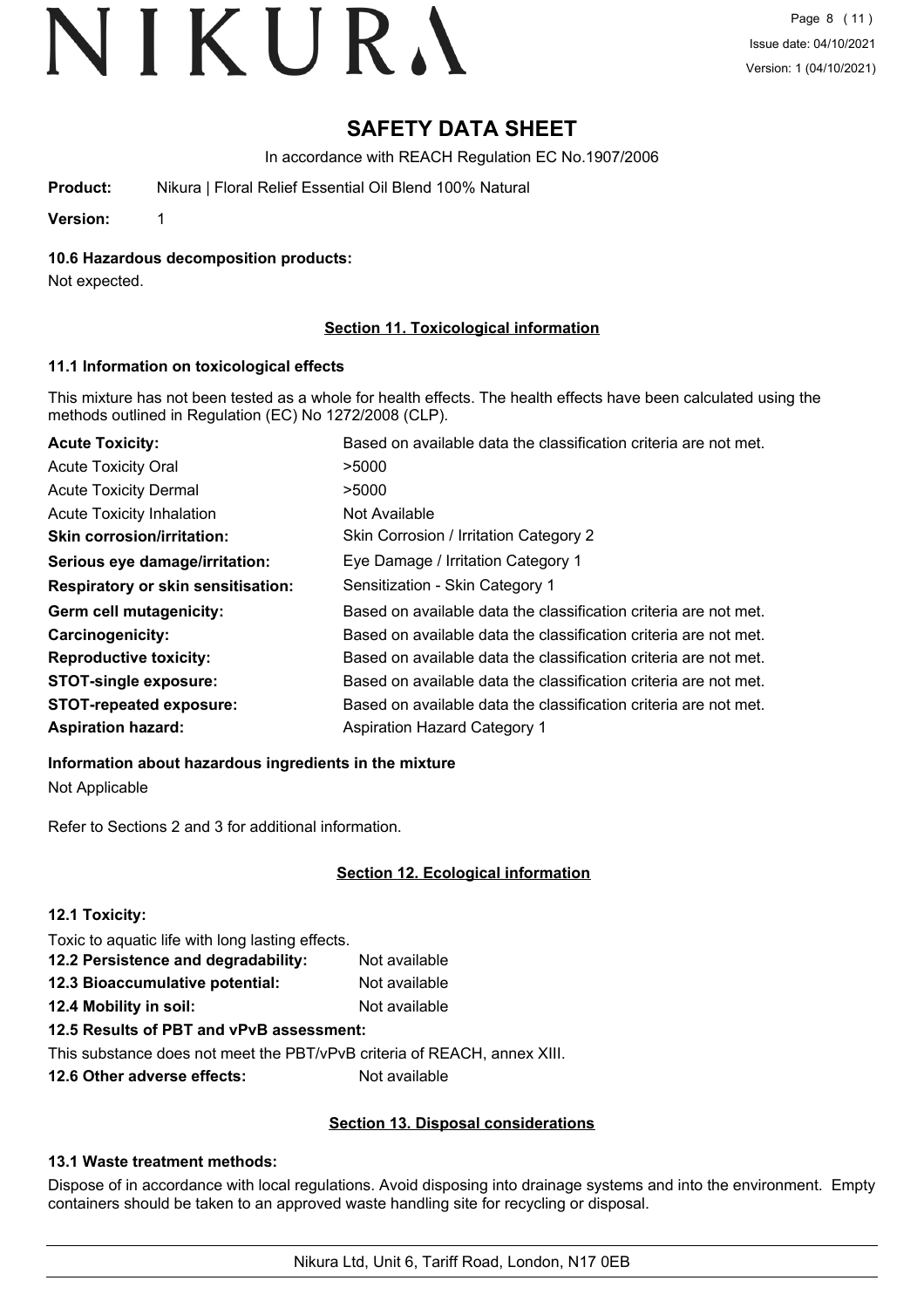## **SAFETY DATA SHEET**

In accordance with REACH Regulation EC No.1907/2006

**Version:** 1

#### **Section 14. Transport information**

| 14.1 UN number:                                                               | UN3082                                                                                    |
|-------------------------------------------------------------------------------|-------------------------------------------------------------------------------------------|
| 14.2 UN Proper Shipping Name:                                                 | ENVIRONMENTALLY HAZARDOUS SUBSTANCE, LIQUID, N.O.S.<br>(Citronellyl tiglate, beta-Pinene) |
| 14.3 Transport hazard class(es):                                              | 9                                                                                         |
| <b>Sub Risk:</b>                                                              |                                                                                           |
| 14.4. Packing Group:                                                          | Ш                                                                                         |
| <b>14.5 Environmental hazards:</b>                                            | This is an environmentally hazardous substance.                                           |
| 14.6 Special precautions for user:                                            | None additional                                                                           |
| 14.7 Transport in bulk according to Annex II of MARPOL73/78 and the IBC Code: |                                                                                           |
| Not applicable                                                                |                                                                                           |

#### **Section 15. Regulatory information**

### **15.1 Safety, health and environmental regulations/legislation specific for the substance or mixture** None additional

#### **15.2 Chemical Safety Assessment**

A Chemical Safety Assessment has not been carried out for this product.

### **Section 16. Other information**

| <b>Concentration % Limits:</b>  | EH C2=36.21% EH C3=3.59% SCI 2=12.39% EDI 1=54.79% EDI 2=11.<br>16% SS 1=3.73% AH 1=88.79% |
|---------------------------------|--------------------------------------------------------------------------------------------|
| <b>Total Fractional Values:</b> | EH C2=2.76 EH C3=27.83 SCI 2=8.07 EDI 1=1.83 EDI 2=8.96 SS 1=26.81<br>AH 1=1 13            |

#### **Key to revisions:**

Not applicable

#### **Key to abbreviations:**

| <b>Abbreviation</b> | <b>Meaning</b>                                                     |
|---------------------|--------------------------------------------------------------------|
| Acute Tox, 4        | Acute Toxicity - Oral Category 4                                   |
| Acute Tox, 4        | Acute Toxicity - Inhalation Category 4                             |
| Aquatic Acute 1     | Hazardous to the Aquatic Environment - Acute Hazard Category 1     |
| Aquatic Chronic 1   | Hazardous to the Aquatic Environment - Long-term Hazard Category 1 |
| Aquatic Chronic 2   | Hazardous to the Aquatic Environment - Long-term Hazard Category 2 |
| Aquatic Chronic 3   | Hazardous to the Aquatic Environment - Long-term Hazard Category 3 |
| Aquatic Chronic 4   | Hazardous to the Aquatic Environment - Long-term Hazard Category 4 |
| Asp. Tox 1          | <b>Aspiration Hazard Category 1</b>                                |
| Eye Dam. 1          | Eye Damage / Irritation Category 1                                 |
| Eye Irrit. 2        | Eye Damage / Irritation Category 2                                 |
| Flam. Liq. 3        | Flammable Liquid, Hazard Category 3                                |
| lFlam. Sol. 2       | Flammable Solid, Hazard Category 2                                 |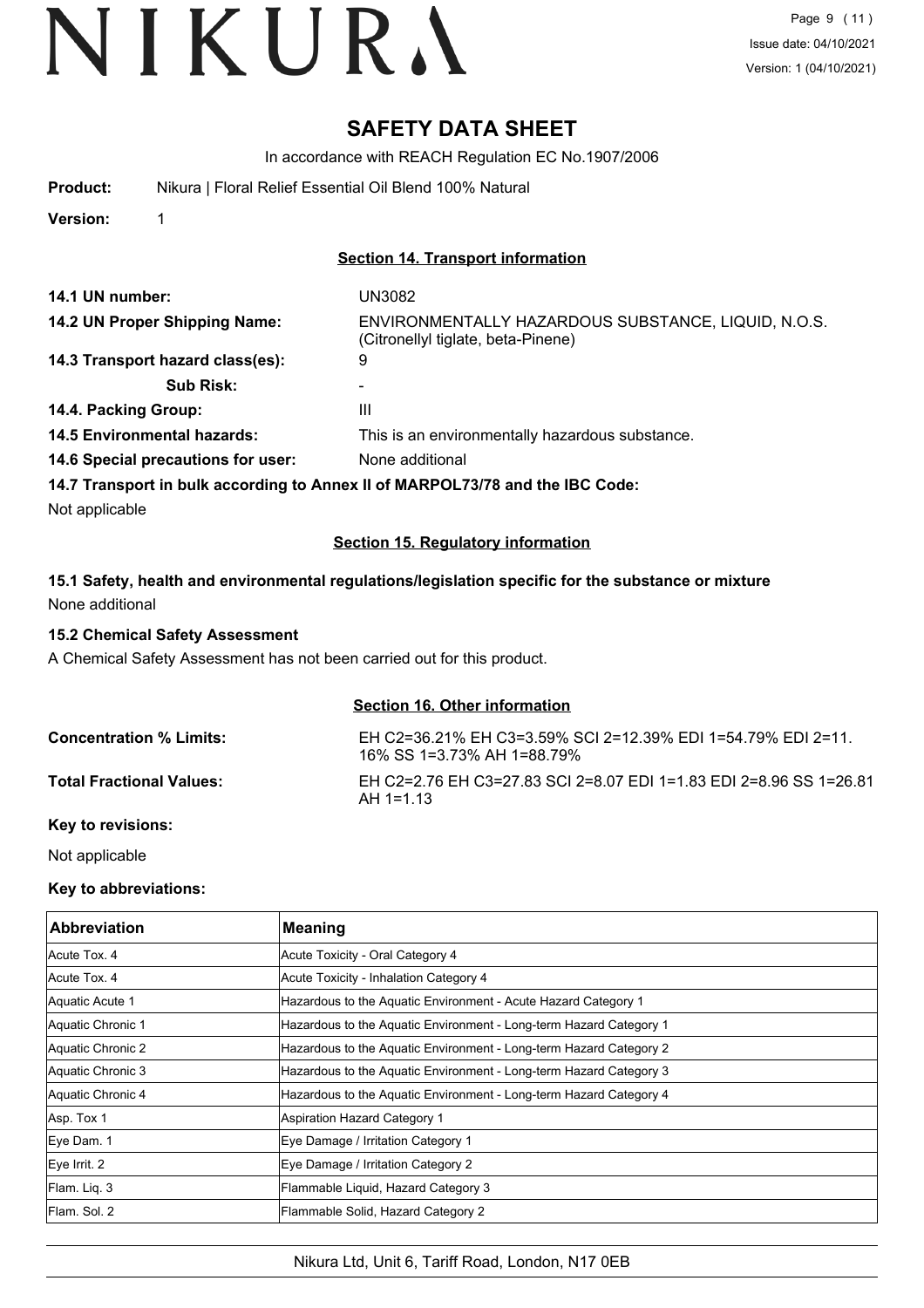## **SAFETY DATA SHEET**

In accordance with REACH Regulation EC No.1907/2006

**Product:** Nikura | Floral Relief Essential Oil Blend 100% Natural

#### **Version:** 1

| H <sub>226</sub> | Flammable liquid and vapour.                                                                                                        |  |
|------------------|-------------------------------------------------------------------------------------------------------------------------------------|--|
| H <sub>228</sub> | Flammable solid.                                                                                                                    |  |
| H302             | Harmful if swallowed.                                                                                                               |  |
| H304             | May be fatal if swallowed and enters airways.                                                                                       |  |
| H315             | Causes skin irritation.                                                                                                             |  |
| H317             | May cause an allergic skin reaction.                                                                                                |  |
| H318             | Causes serious eye damage.                                                                                                          |  |
| H319             | Causes serious eye irritation.                                                                                                      |  |
| H332             | Harmful if inhaled.                                                                                                                 |  |
| H361             | Suspected of damaging fertility or the unborn child (exposure route).                                                               |  |
| H371             | May cause damage to organs (organs, exposure route).                                                                                |  |
| H400             | Very toxic to aquatic life.                                                                                                         |  |
| H410             | Very toxic to aquatic life with long lasting effects.                                                                               |  |
| H411             | Toxic to aquatic life with long lasting effects.                                                                                    |  |
| H412             | Harmful to aquatic life with long lasting effects.                                                                                  |  |
| H413             | May cause long lasting harmful effects to aquatic life.                                                                             |  |
| P202             | Do not handle until all safety precautions have been read and understood.                                                           |  |
| P210             | Keep away from heat, sparks, open flames and hot surfaces. - No smoking.                                                            |  |
| P233             | Keep container tightly closed.                                                                                                      |  |
| P240             | Ground/bond container and receiving equipment.                                                                                      |  |
| P241             | Use explosion-proof electrical, ventilating and lighting equipment.                                                                 |  |
| P242             | Use only non-sparking tools.                                                                                                        |  |
| P243             | Take precautionary measures against static discharge.                                                                               |  |
| P <sub>260</sub> | Do not breathe vapour or dust.                                                                                                      |  |
| P261             | Avoid breathing vapour or dust.                                                                                                     |  |
| P264             | Wash hands and other contacted skin thoroughly after handling.                                                                      |  |
| P270             | Do not eat, drink or smoke when using this product.                                                                                 |  |
| P271             | Use only outdoors or in a well-ventilated area.                                                                                     |  |
| P272             | Contaminated work clothing should not be allowed out of the workplace.                                                              |  |
| P273             | Avoid release to the environment.                                                                                                   |  |
| P <sub>280</sub> | Wear protective gloves/eye protection/face protection.                                                                              |  |
| P301/310         | IF SWALLOWED: Immediately call a POISON CENTER or doctor/physician.                                                                 |  |
| P301/312         | IF SWALLOWED: call a POISON CENTER or doctor/physician if you feel unwell.                                                          |  |
| P302/352         | IF ON SKIN: Wash with plenty of soap and water.                                                                                     |  |
| P303/361/353     | IF ON SKIN (or hair): Remove/take off immediately all contaminated clothing. Rinse skin with water/shower.                          |  |
| P304/340         | IF INHALED: Remove victim to fresh air and keep at rest in a position comfortable for breathing.                                    |  |
| P305/351/338     | IF IN EYES: Rinse cautiously with water for several minutes. Remove contact lenses, if present and easy to<br>do. Continue rinsing. |  |
| P308/313         | IF exposed or concerned: Get medical advice/attention.                                                                              |  |
| P309/311         | IF exposed or if you feel unwell: Call a POISON CENTRE or doctor/physician.                                                         |  |
| P310             | Immediately call a POISON CENTER or doctor/physician.                                                                               |  |
| P330             | Rinse mouth.                                                                                                                        |  |